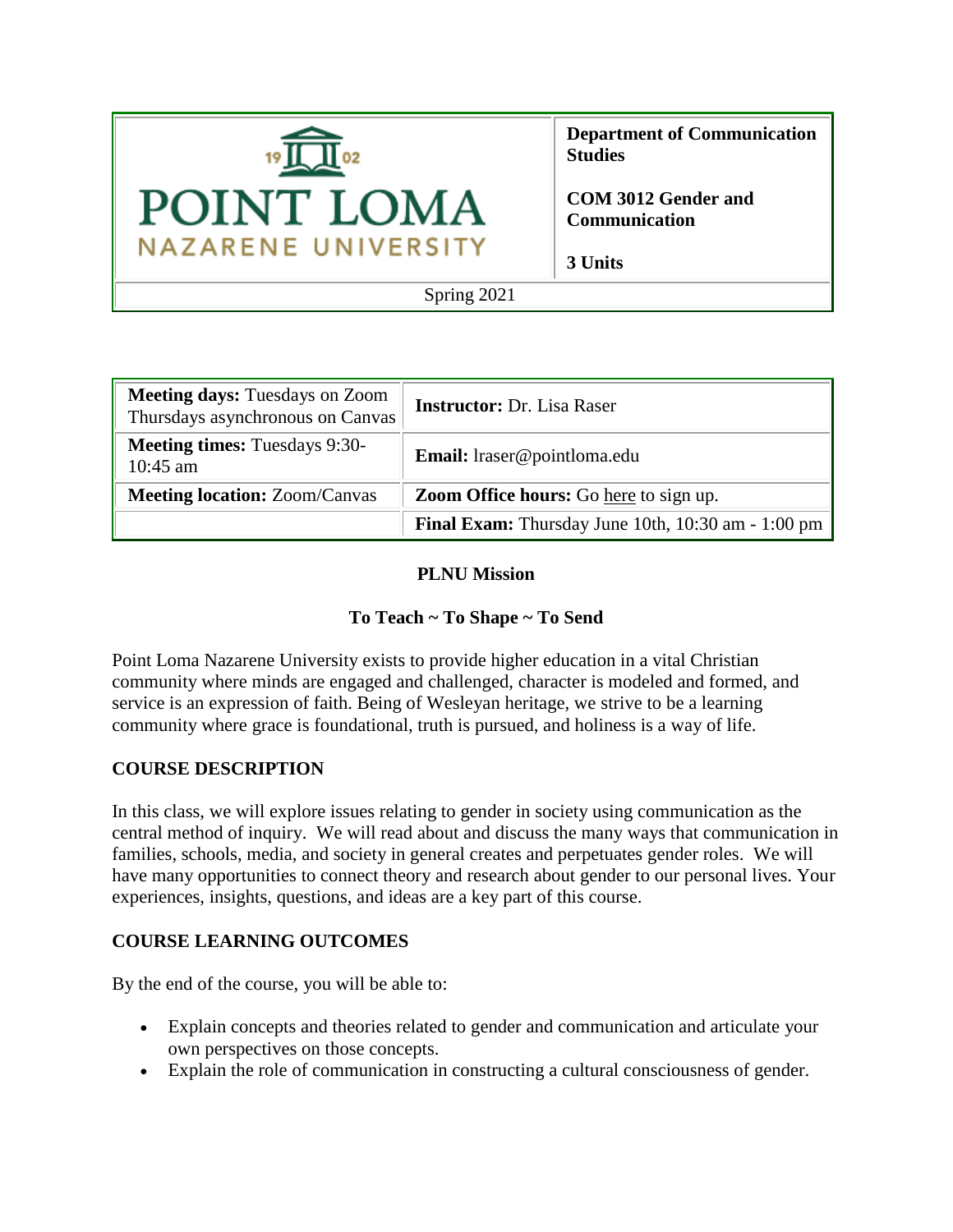- Discuss how other categories of difference such as race, sexuality, age, class, and ability affect gender and communication.
- Identify the ways that gender affects our communication in relationships, education, organizations, and the media.
- Analyze a popular culture artifact using critical probes to answer the questions: what is this artifact communicating about gender and what are the implications of those messages?
- Gather academic sources and research a topic related to the intersections of gender and communication.

# **REQUIRED TEXTS AND RECOMMENDED STUDY RESOURCES**

Fixmer-Oraiz, N., & Wood, J. T. (2019). *Gendered Lives: Communication, gender, and culture* (13th ed.). Belmont, CA: Wadsworth.

# **COURSE CREDIT HOUR INFORMATION**

In the interest of providing sufficient time to accomplish the stated Course Learning Outcomes, this class meets the PLNU credit hour policy for a 3 unit class delivered over 15 weeks. It is anticipated that students will spend a minimum of 37.5 participation hours per credit hour on their coursework. For this course, students will spend an estimated 112.5 total hours meeting the course learning outcomes. The time estimations are provided in the Canvas modules.

### **COURSE ASSIGNMENTS**

**Gender Connections:** At the beginning of many of our Zoom classes, I will ask the class if you have any "Gender Connections" to share. News articles, television shows, advertisements, classroom experiences, and our interactions with others all provide useful material for "gender connections." This time will allow us to consider more of the ways gender issues pop up in our lives and experiences. As the course progresses, we will all be more aware of the power of gender and the prevalence of gender stereotypes. Please be willing to bring in examples for discussion and also be ready to share your perspectives on the issues raised. "Gender Connections" can be one of the ways that you might consider participating in Zoom class discussions.

**Gender Journals:** This semester, you will write two different gender journals where you will apply your own experiences, observations, feelings, and insights in order to make personal connections to the theory and research that we are learning. In one part of the journal, you will select and reflect upon an article from *The New York's Times'* gender and culture newsletter, *In Her Words*. (Please sign up to receive this newsletter delivered free to your email - more details are provided on the ["Required Resources"](file://///courses/54750/pages/required-resources) page.)

The other part of the journal will ask for responses to reflective prompts and other personal applications to the course material.

**Gender Artifact Critique:** You will choose an artifact from popular culture (a scene from a television show, movie or book, a blog, advertisement, website, social media or beauty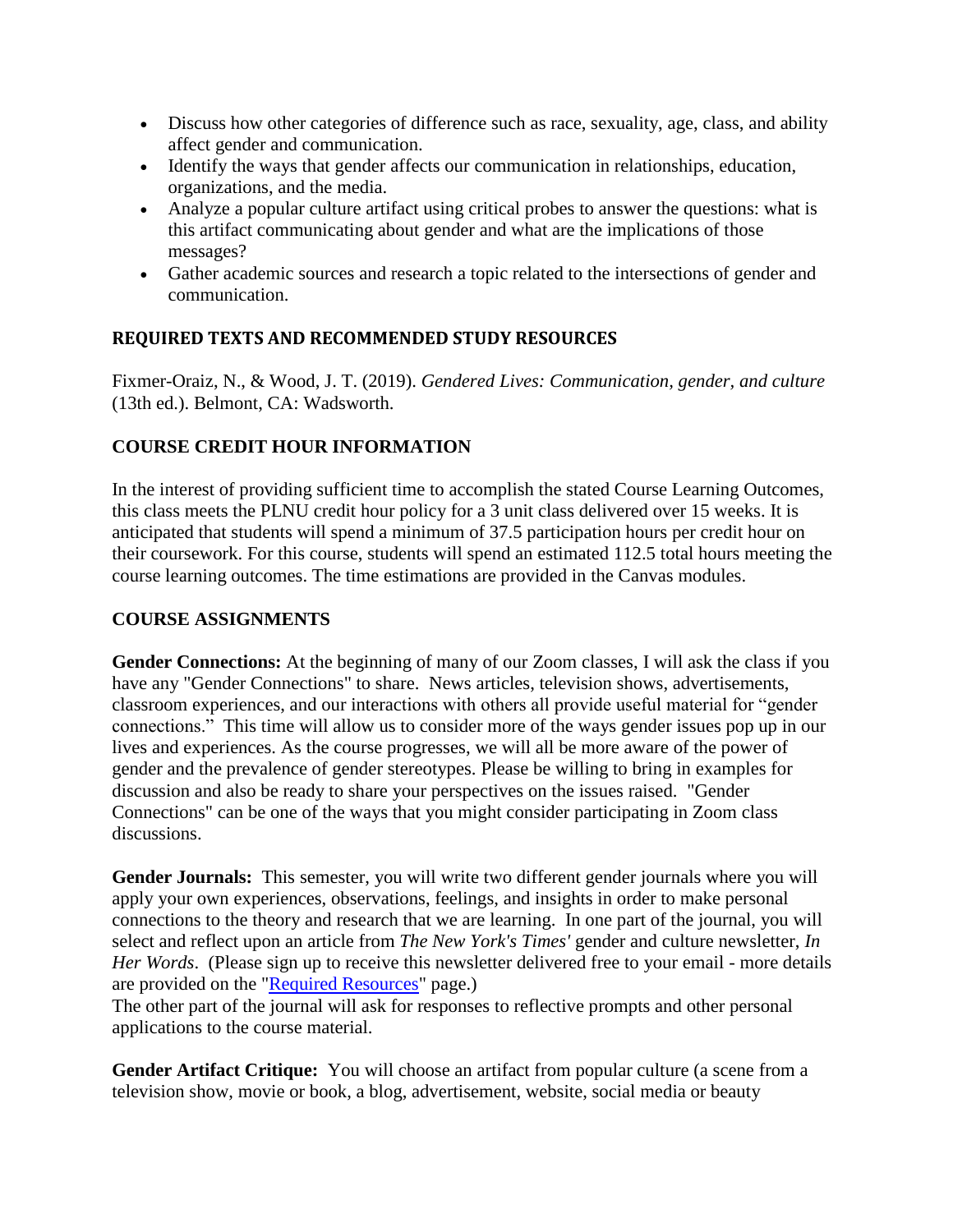campaign, song, music video, etc.) and critique it through a lens of gender and communication. For this assignment, you will write a short paper and share your critique with the class over Zoom.

**Gender Research Paper:** You will select a topic of inquiry related to gender and communication that interests you for this research paper. Examples of topics might include: language used to describe male and female politicians, gender activism on social media, portrayals of men in advertising, racial disparities in prenatal care for mothers, gender-based pricing on personal care items.) You will conduct research on your topic by compiling an annotated bibliography of academic sources, creating a claim/argument, and writing a 8-10 page paper.

**Quizzes, Discussion Posts, Collaborations, etc:** Throughout the semester there will be quizzes, reflections, discussion posts and other assignments (individual and collaborative with peers) that will be due each week. The point values for these assignments may vary, but will be clearly designated on the assignment.

#### **ASSESSMENT AND GRADING**

| <b>COURSE REQUIREMENTS</b>                          | <b>Number of Points</b><br><b>AVAILABLE</b> |
|-----------------------------------------------------|---------------------------------------------|
| <b>Gender Journals</b>                              | 40                                          |
| Gender Artifact Critique                            | 30                                          |
| <b>Annotated Bibliography</b>                       | 30                                          |
| Gender Research Paper                               | 100                                         |
| Discussions, Quizzes, Collaborations, Participation | 350                                         |
|                                                     |                                             |

**TOTAL 550**

**NOTE:** There may be adjustments made to the point values/totals listed above. Each assignment will be clearly marked with the point value when assigned on Canvas.

Student grades and feedback will be posted in the Canvas grade book after each assignment has been graded. It is important to read the comments posted in the grade book as these comments are intended to help you improve your work. Final grades will be posted by Sunday, June 20th.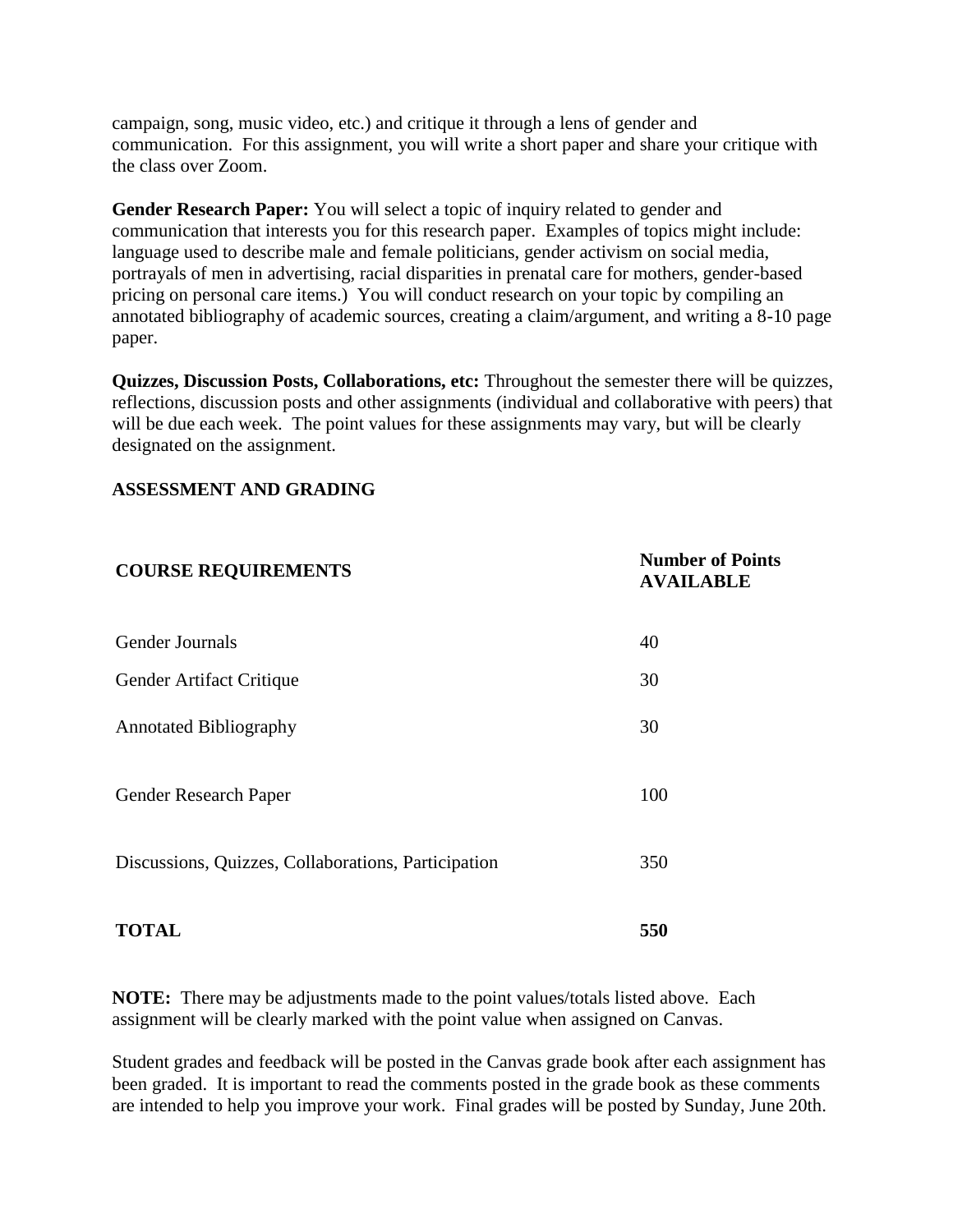**Rounding:** Typically, grades follow the scale below and are not rounded up. Rounding of grades is only done in rare circumstances when the percentage point after the decimal is extremely close to the next grade and the student has demonstrated exemplary participation and effort in the course. Any possible changes are made by instructor discretion; please do not request that your grade be rounded up.

| <b>Standard Grade Scale Based on Percentages</b> |                 |                        |                 |                    |
|--------------------------------------------------|-----------------|------------------------|-----------------|--------------------|
|                                                  |                 | C                      |                 |                    |
| A 93-100                                         | $B+87-89.9$     | $C+77-79.9$            | $D+67-69.9$     | $ F $ Less than 59 |
| A-90-92.9                                        | B 83-86.9       | $C$ 73-76.9            | D $63-66.9$     |                    |
|                                                  | $B - 80 - 82.9$ | $\parallel$ C- 70-72.9 | $D - 60 - 62.9$ |                    |

### **COURSE POLICIES**

### **SUPPORT**

I am committed to helping every student attain their best possible education.

I AM HERE TO HELP! Please do not hesitate to ask questions, or schedule a Zoom office hours appointment. I am also happy to provide support and feedback on assignments before they are turned in or presented. If you have any particular needs or concerns that it would be helpful for me to be aware of, please do let me know.

### **ZOOM PARTICIPATION:**

Since this course focuses on learning about *communication* within the context of community, your regular attendance and participation are required for you to be successful. It is important that you participate both verbally and nonverbally in class discussions on Zoom as you would in a classroom setting (ie: using eye contact to demonstrate active listening.) **In order to demonstrate both your verbal and nonverbal participation, please plan to have your video on for Zoom classes.** If you have a concern about having your video on (for example: an illness or a particular distraction in your learning space) please let me know via email or via private message on Zoom.

There are eight (8) points available for each Zoom class, four (4) for attendance and four (4) for participation. In order to receive the full points for a Zoom class, please demonstrate your engagement in the course by having your video on and participating in the discussion (large group discussion, break out rooms, using the chat box, etc.) If you are logged on to our Zoom class but we cannot see your live face or hear your voice, you will not receive participation points for that class period.

Please arrive to our Zoom classes on time. If you are late to a Zoom class or leave early without notice, you will receive a reduction of your participation points for that class period. Missing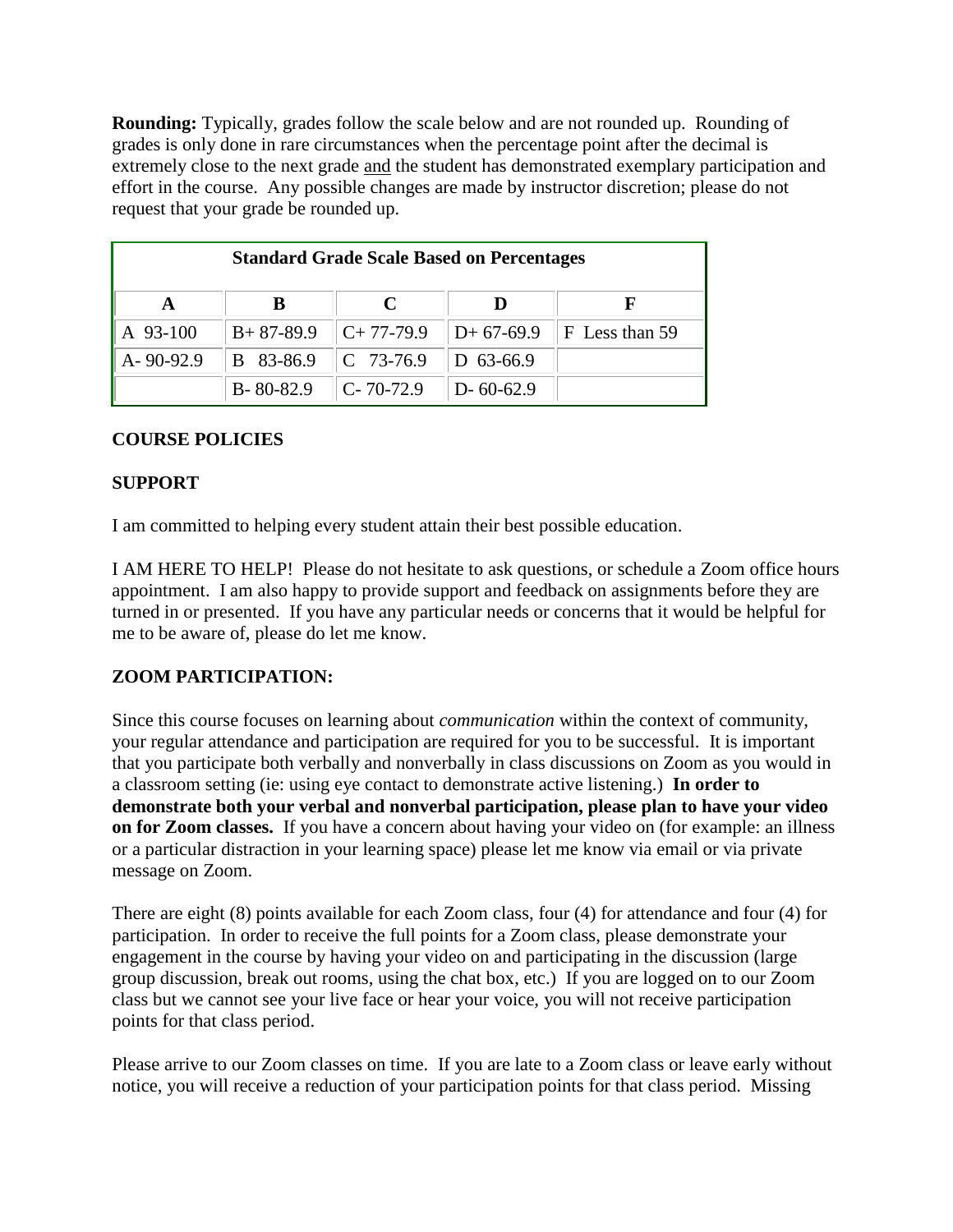more than 20 minutes of any part of the Zoom Class (in the beginning, middle or end) will count as an absence.

# **STATE AUTHORIZATION**

State authorization is a formal determination by a state that Point Loma Nazarene University is approved to conduct activities regulated by that state. In certain states outside California, Point Loma Nazarene University is not authorized to enroll online (distance education) students. If a student moves to another state after admission to the program and/or enrollment in an online course, continuation within the program and/or course will depend on whether Point Loma Nazarene University is authorized to offer distance education courses in that state. It is the student's responsibility to notify the institution of any change in his or her physical location. Refer to the map on [State Authorization](https://www.pointloma.edu/offices/office-institutional-effectiveness-research/disclosures) to view which states allow online (distance education) outside of California.

### **INCOMPLETES AND LATE ASSIGNMENTS**

All assignments are to be submitted/turned in according to the due dates set on Canvas. In general, no late or makeup written assignments/presentations will be allowed. Please communicate with me in advance of an assignment due date if you are concerned that an illness or other personal hardship may prevent you from turning in an assignment on time.

Incompletes for the course will only be assigned in extremely unusual circumstances.

### **EMAIL**

I will frequently use Canvas Announcements or email to communicate with you and I do my best to respond to your emails as promptly as possible. I will respond to emails Monday-Friday from 9:00 am – 4:00 pm. If you send me an email over the weekend, I will respond on the following school day.

# **PLNU COPYRIGHT POLICY**

Point Loma Nazarene University, as a non-profit educational institution, is entitled by law to use materials protected by the US Copyright Act for classroom education. Any use of those materials outside the class may violate the law.

# **PLNU ACADEMIC HONESTY POLICY**

Students should demonstrate academic honesty by doing original work and by giving appropriate credit to the ideas of others. Academic dishonesty is the act of presenting information, ideas, and/or concepts as one's own when in reality they are the results of another person's creativity and effort. A faculty member who believes a situation involving academic dishonesty has been detected may assign a failing grade for that assignment or examination, or, depending on the seriousness of the offense, for the course. Faculty should follow and students may appeal using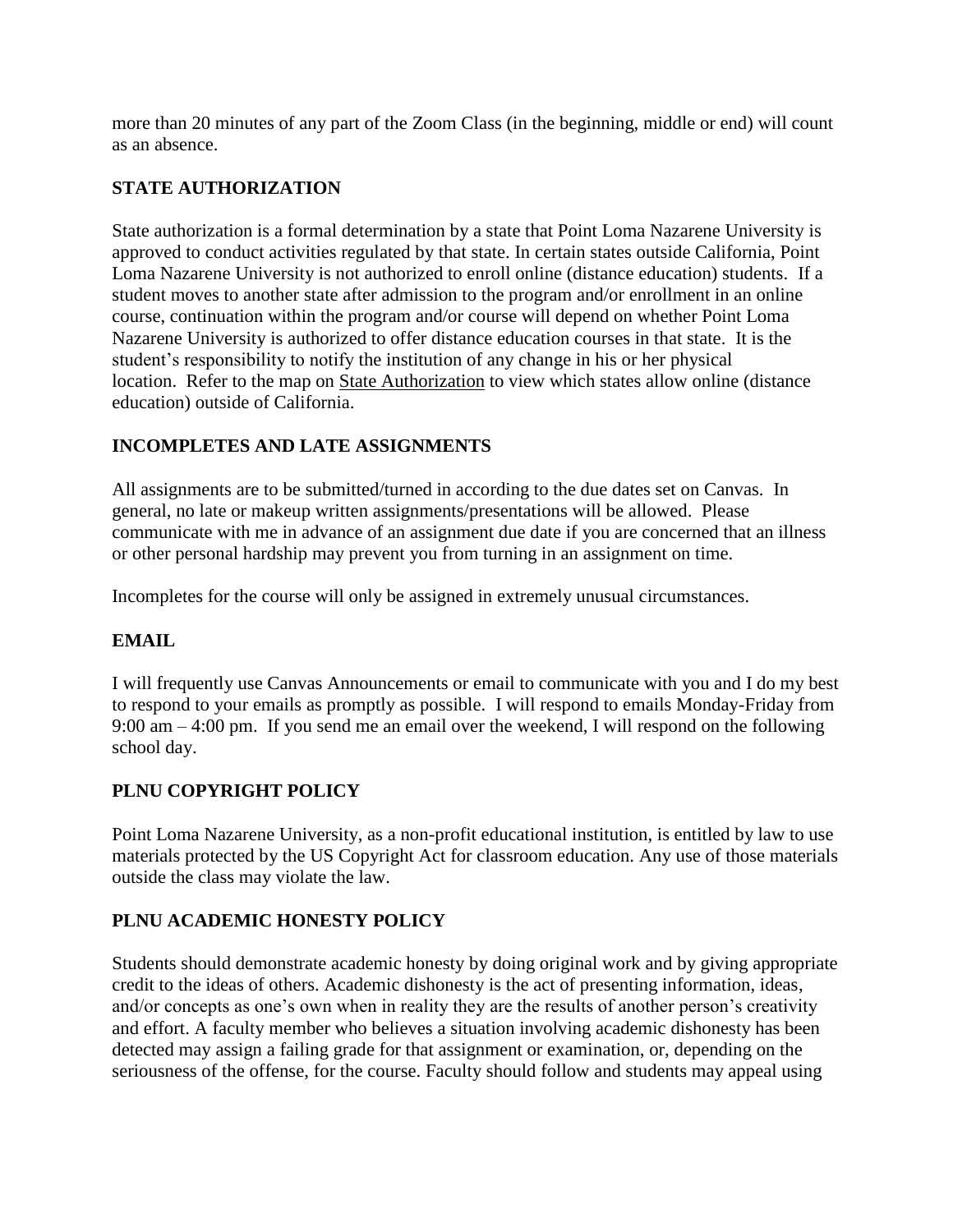the procedure in the university Catalog. See [Academic Policies](http://catalog.pointloma.edu/content.php?catoid=18&navoid=1278) for definitions of kinds of academic dishonesty and for further policy information.

### **PLNU ACADEMIC ACCOMMODATIONS POLICY**

While all students are expected to meet the minimum standards for completion of this course as established by the instructor, students with disabilities may require academic adjustments, modifications or auxiliary aids/services. At Point Loma Nazarene University (PLNU), these students are requested to register with the Disability Resource Center (DRC), located in the Bond Academic Center. [\(DRC@pointloma.edu](mailto:DRC@pointloma.edu) or 619-849-2486). The DRC's policies and procedures for assisting such students in the development of an appropriate academic adjustment plan (AP) allows PLNU to comply with Section 504 of the Rehabilitation Act and the Americans with Disabilities Act. Section 504 (a) prohibits discrimination against students with special needs and guarantees all qualified students equal access to and benefits of PLNU programs and activities. After the student files the required documentation, the DRC, in conjunction with the student, will develop an AP to meet that student's specific learning needs. The DRC will thereafter email the student's AP to all faculty who teach courses in which the student is enrolled each semester. The AP must be implemented in all such courses.

If students do not wish to avail themselves of some or all of the elements of their AP in a particular course, it is the responsibility of those students to notify their professor in that course. PLNU highly recommends that DRC students speak with their professors during the first two weeks of each semester about the applicability of their AP in that particular course and/or if they do not desire to take advantage of some or all of the elements of their AP in that course.

# **PLNU ATTENDANCE AND PARTICIPATION POLICY**

Regular and punctual attendance at all **synchronous** class sessions is considered essential to optimum academic achievement. If the student is absent for more than 10 percent of class sessions (virtual or face-to-face), the faculty member will issue a written warning of deenrollment. If the absences exceed 20 percent, the student may be de-enrolled without notice until the university drop date or, after that date, receive the appropriate grade for their work and participation. In some courses, a portion of the credit hour content will be delivered **asynchronously** and attendance will be determined by submitting the assignments by the posted due dates. See [Academic Policies](https://catalog.pointloma.edu/content.php?catoid=46&navoid=2650#Class_Attendance) in the Undergraduate Academic Catalog. If absences exceed these limits but are due to university excused health issues, an exception will be granted.

### **Asynchronous Attendance/Participation Definition**

A day of attendance in asynchronous content is determined as contributing a substantive note, assignment, discussion, or submission by the posted due date. Failure to meet these standards will result in an absence for that day.

# **SPIRITUAL CARE**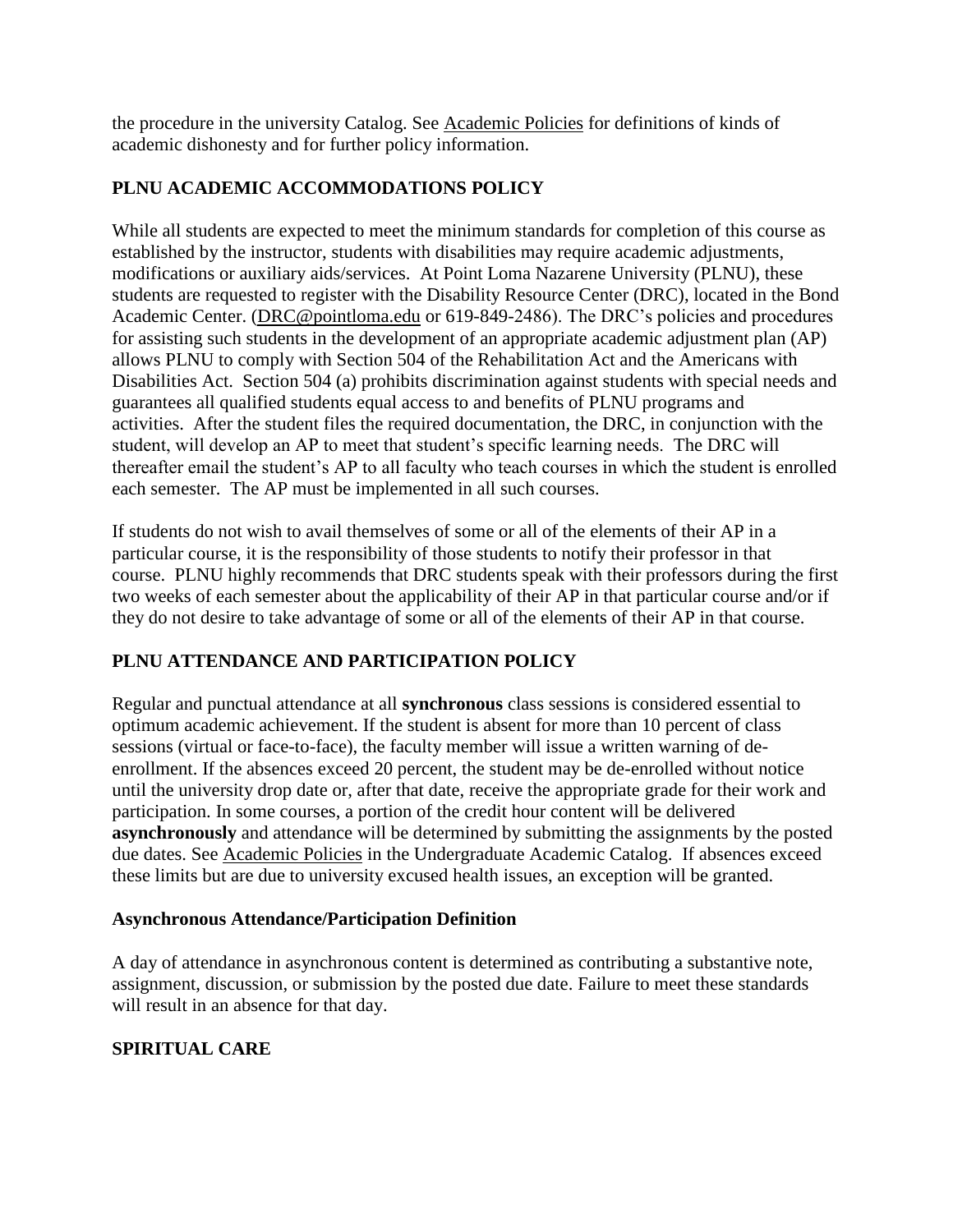Please be aware PLNU strives to be a place where you grow as whole persons. To this end, we provide resources for our students to encounter God and grow in their Christian faith. If students have questions, a desire to meet with the chaplain or have prayer requests you can contact the [Office of Spiritual Development](https://www.pointloma.edu/offices/spiritual-development)

### **USE OF TECHNOLOGY**

In order to be successful in the online environment, you'll need to meet the minimum technology and system requirements; please refer to the *[Technology and System Requirements](https://help.pointloma.edu/TDClient/1808/Portal/KB/ArticleDet?ID=108349)* information. Additionally, students are required to have headphone speakers compatible with their computer available to use. If a student is in need of technological resources please contact [student-tech](mailto:student-tech-request@pointloma.edu)[request@pointloma.edu.](mailto:student-tech-request@pointloma.edu)

Problems with technology do not relieve you of the responsibility of participating, turning in your assignments, or completing your class work.

### **SCHEDULE OVERVIEW**

The following is a zoomed-out version of our course schedule, including reading and major assignment due dates. This schedule does not include weekly Canvas assignments, quizzes, discussions, etc. (please see weekly Canvas modules for more detail.) Schedule is subject to change with reasonable notice.

| Week 1  | Welcome & Course Introductions                                       |
|---------|----------------------------------------------------------------------|
| Week 2  | Reading: GL Ch. 1                                                    |
| Week 3  | Reading: GL Ch. 2                                                    |
| Week 4  | Reading: GL Ch. 3                                                    |
| Week 5  | Reading: GL Ch. 4                                                    |
| Week 6  | Reading: GL Ch. 5                                                    |
| Week 7  | Reading: GL Ch. 6 // Gender Journal # 1 Due                          |
| Week 8  | Reading: GL Ch. 7                                                    |
| Week 9  | No Reading this Week // Gender Artifact Critique Due & Share on Zoom |
| Week 10 | Reading: GL Ch. 8                                                    |
| Week 11 | Reading: GL Ch. 9 // Annotated Bibliography Due                      |
| Week 12 | Reading: GL Ch. 10                                                   |
| Week 13 | Reading: GL Ch. 11                                                   |